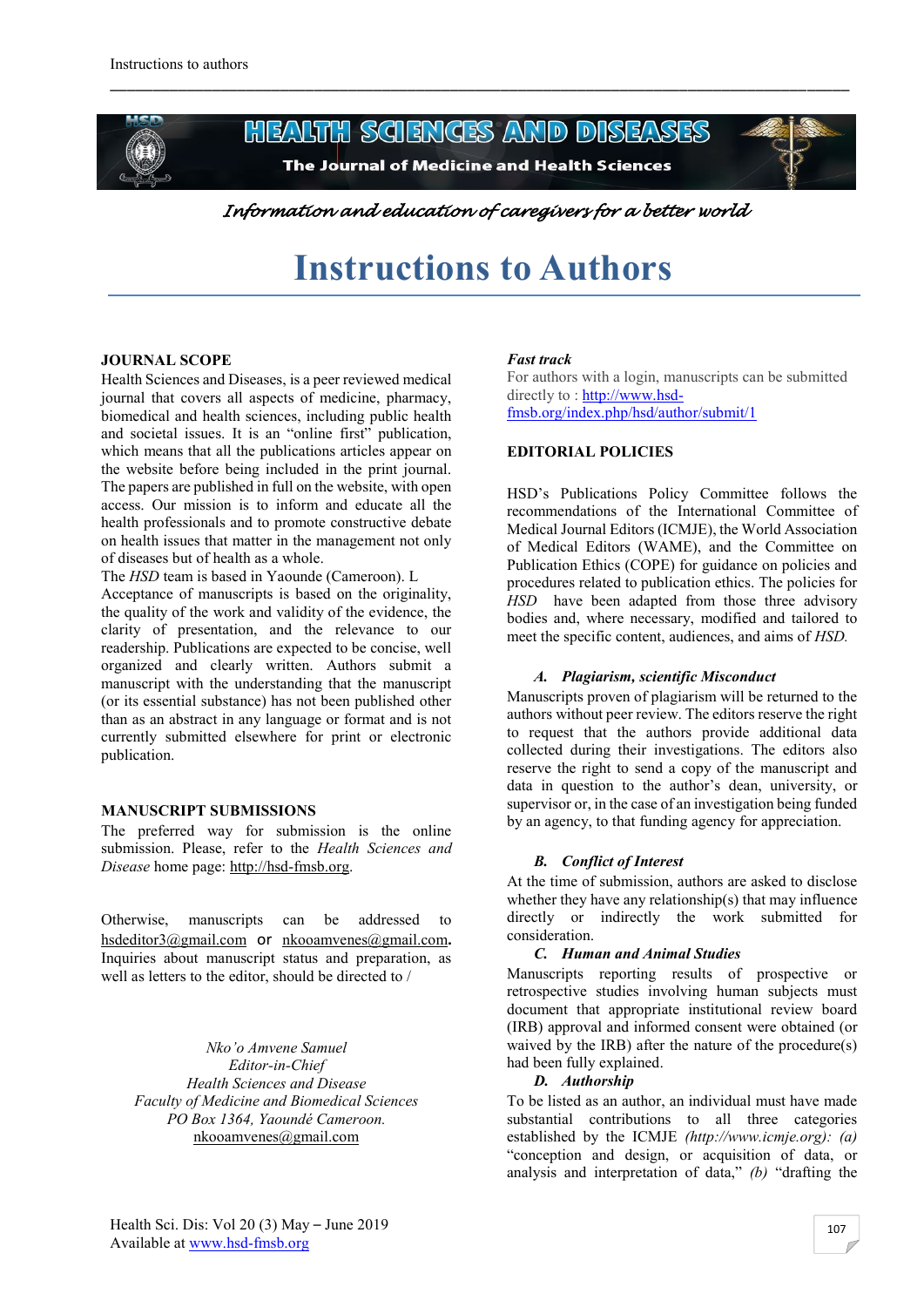article or revising it critically for important intellectual content," and *(c)* "final approval of the version to be published." Individuals who have not made substantial contributions in all three categories but who have made substantial contributions either to some of them or in other areas should be listed in acknowledgments.

## **Please limit the number of authors to ten**.

#### *E. Language*

HSD is bilingual and accepts publications in French and English. All the publications should have an abstract in both languages. Whenever possible picture captions and table titles should be in both languages.

## **TYPES OF ARTICLES**

## *A. Original articles*

Original Articles are expected to present a significant advance in health sciences. Maximum length for a standard research article is 4,000 words of text - not counting the abstract, tables, figure legends, and references. Abstracts must not exceed 250 words and should be structured with subheadings but no references. Submissions are limited to a total of 7 figures *and* tables, and digital images are required. References should be limited to 70. The sections of a standard research article should be ordered Abstract, Introduction, Materials, Results, Discussion, Acknowledgements, Authorship Contributions and Disclosure of Conflicts of Interest, References, Tables, Figure Legends, Figures and Appendix. Supplemental data - to be published online only - may include additional information regarding methodology, supplemental figures or tables, or primary data sets; it must be submitted with the original manuscript submission so it can be peer reviewed. Manuscripts should adhere to the [Uniform requirements](http://www.icmje.org/)  [submitted to biomedical journals](http://www.icmje.org/) developed by the ICMJE and contain the following sections:

# *Abstract*

A clearly written abstract is crucial for the purpose of peer and editorial review of the manuscript as well as maximizing visibility from electronic databases once the manuscript is published. The abstract should contain the following sections: Background or Purpose (the rationale for the study), Methods (how the study was done), Results (the principal findings), Interpretation (a discussion of the results).

## *Summary Statement*

The author in encouraged to include a summary statement. The summary statement is a single sentence, taken directly from the text, that best summarizes the manuscript and explains the advances in knowledge of the study. It should be displayed in the abbreviated title page. Summary statements may not exceed 255 characters.

## *Introduction*

This section should inform the reader of the topic being studied and provide the context for the research question. . Do not review the literature extensively. Give only strictly pertinent background information and references that inform the reader as to why the study was performed.

The final paragraph should clearly state the hypothesis and purpose of the study in a fashion similar to the Purpose statement in the abstract. Brevity and focus are important. Generally, the introduction should not exceed 400 words

## *Materials and methods*

\_\_\_\_\_\_\_\_\_\_\_\_\_\_\_\_\_\_\_\_\_\_\_\_\_\_\_\_\_\_\_\_\_\_\_\_\_\_\_\_\_\_\_\_\_\_\_\_\_\_\_\_\_\_\_\_\_\_\_\_\_\_\_\_\_\_\_\_\_\_\_\_\_\_\_\_\_\_\_\_\_\_\_\_\_\_\_

For studies using human subjects, the first paragraph should address ethical concerns. Describe clearly the number and selection of the subjects studied and any instruments or drugs (including contrast agents) used. Procedures should be described in sufficient detail to allow others to reproduce the study. It is essential that the manner in which studies were evaluated is explained (e.g., blinded vs unblinded and independent vs consensus readings). State the number of years of experience of those who performed readings or evaluations. State clearly if this is a retrospective or prospective study. Give references to established methods, including statistical methods that have been published but are not well known; describe new or substantially modified methods and give reasons for using these techniques. The last paragraph should state the statistical methods used. Authors are encouraged to seek statistical consultation before planning a study to ensure appropriate enrollment and collection of data and the use of statistical tools. Original articles should report on original primary research within the scope of the journal. For studies dealing with diagnostic accuracy, authors should follows the STARD statement, for observational studies (e.g., cohort, case-control, or cross-sectional studies), the STROBE statement; for randomized controlled trials, the CONSORT statement. Make sure that the Materials and Methods section includes all items presented in the Results section. Generally, Materials and Methods should not exceed 800 words.

# *Results*

Present the results in logical sequence in the text, along with tables and illustrations. Wherever possible, results should be summarized in tabular format. Authors should avoid any redundant presentation of data in tables and in the text of the manuscript. Make sure to give results for all items evaluated as mentioned in Materials and Methods. State the statistical significance of the findings. Numerators and denominators must be provided either in the text or the tables for all percentages given. Generally, Results should not exceed 1000 words, especially if tables have been included.

#### *Discussion*

This section should include 4 parts: a) brief summary of the main results of the study (1 paragraph); b) explanation for the findings; comparison and contrast of findings with other related studies emphasizing the advances in knowledge in your study (1 or 2 paragraphs); c) limitations of the study (1 paragraph); d) conclusions, practical applications and future directions in the field of study (1 paragraph). Generally, the discussion should not exceed 800 words. **Please be sure not to include new results in this section**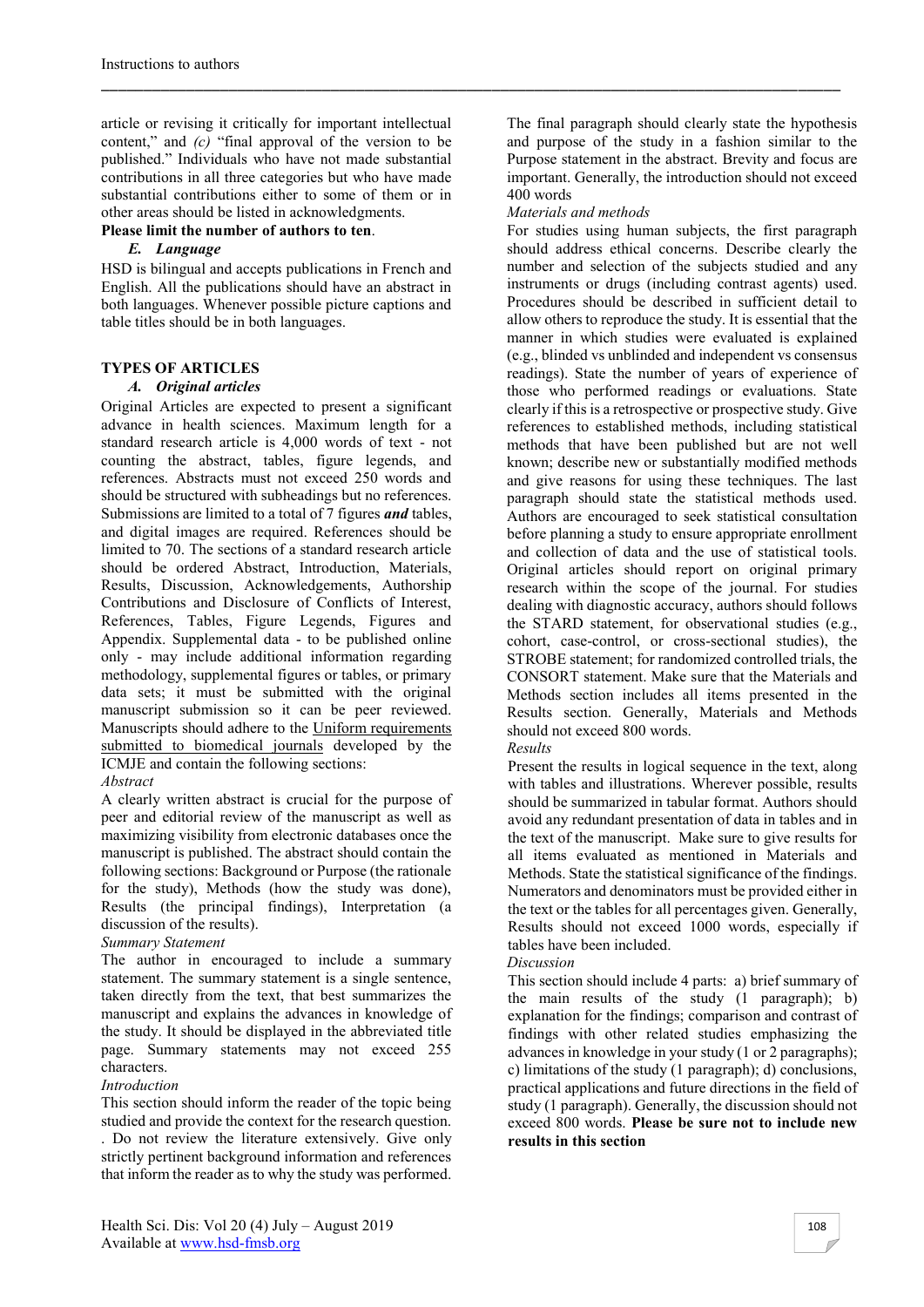#### *Acknowledgment(s)*

You may acknowledge those who have contributed substantially to the work reported in the manuscript but who have not fulfilled the ICMJE requirements for authorship. Those acknowledged must submit written permission to be cited.

#### *Authorship Contributions and Disclosure of Conflicts of Interest*

Any involvement of medical writers/researchers, particularly those employed or supported by the pharmaceutical industry, in the writing of an article must be clearly defined and disclosed in the Authorship and/or the Acknowledgements section(s) as appropriate. This type of involvement must also be disclosed to the Editorin-Chief in the Cover Letter.

#### *References*

Number references consecutively in the order in which they are first mentioned in the manuscript. The abbreviations used for periodicals cited in the references should follow the style of the National Library of Medicine. Abstracts, editorials, and letters to the editor should be noted as such. Articles that appear in online journals should follow the same citation format as print articles, with the addition of the URL and the date the article was accessed. In the case of books, the authors of a chapter, title of the chapter, editor(s), title of the book, edition, city and state, publisher, year, and specific pages must be provided.

For Web content, the following items should be listed: author(s) (if any); title of the page or content; name or owner of the Web site; URL; and publication, update, and access dates. It is the responsibility of the author(s) to verify the accuracy of all references to ensure linking of referenced articles in the online journal.

#### *Tables*

Tables should be numbered and should have a title. All abbreviations used in the table should be explained in a footnote. Tables should be presented in the style used in recent issues of the journal. Tables should be prepared in Word or Excel and embedded in the text document, each on a separate page. The number of tables should not exceed four.

#### *Figure legends*

Figures should appear sequentially in the text. A caption must be supplied for each illustration, including drawings and graphs, and should not duplicate text material. It is essential that the caption describe all labels placed on an illustration. The caption should include the type of image and the features to be observed by the reader. For photomicrographs, include the stain and original magnification.

#### *Images and illustrations*

Digital images must be 300 dpi (dots per inch; 1200 dpi for line art) and no larger than  $15 \times 15$  cm or smaller than  $5 \times 5$  cm.

#### *Appendix*

When essential for the understanding of the study, detailed background information, mathematical derivations, statistical analyses, and the like should be presented in one or more appendices. Include in the

appropriate section of the text (e.g., Materials and Methods, Results) a brief summary of the information contained in the Appendix, and make reference to the Appendix.

#### *Supplemental Material*

\_\_\_\_\_\_\_\_\_\_\_\_\_\_\_\_\_\_\_\_\_\_\_\_\_\_\_\_\_\_\_\_\_\_\_\_\_\_\_\_\_\_\_\_\_\_\_\_\_\_\_\_\_\_\_\_\_\_\_\_\_\_\_\_\_\_\_\_\_\_\_\_\_\_\_\_\_\_\_\_\_\_\_\_\_\_\_

Online-only publication of supplemental material is designed to take full advantage of the Internet medium and allows publication of material that cannot be accommodated in print. This material can include *(a)*  multimedia (e.g., animation, dynamic image sets [movies], audio), *(b)* large numbers of relevant images whose number would exceed the limits of print publication, *(c)* relevant data in the form of tables or text that could not be accommodated in the print version, and *(d)* interactive materials such as Java applets and other programs for expanding browser capabilities and interactivity in areas such as image display and computer-assisted instruction..

#### *B. Clinical Cases*

This section presents clinical cases with practical lessons for the developing countries. Preference is given to common presentations of important rare conditions, and important unusual presentations of common problems. Clinical cases should be formatted in the following manner:

- An **abstract** (100 words) outlining the case and its relevance to a general audience
- The **word limit** for the main text is 2,000 words. (The total word count **excludes** the title page, abstract, acknowledgments, references, tables and figures, and table/figure legends.)
- The report should contain no more than **25 references** and the reference section should be single spaced with justified margins.
- The article should contain no more than a combination of **four tables and/or figures**.
- **Supporting documents/data** can be uploaded for review purposes and will not be published. (When uploading, be sure each file is clearly labeled "supporting document/data.")

When patients are potentially identifiable, written consent for publication of the report and for the use of patient photographs, radiographs, etc., must be obtained from patients or their surrogates.

#### *C. Brief reports*

This section can be used for any original paper pertinent to the journal. The aim is to publish important data or opinions that can be concisely presented. The section can take any of the following:

- Articles written by experts and providing up to date information or personal point of view regarding diagnosis and treatment of important clinical situations. Here, clear distinctions should be made between evidence-based versus experience-based recommendations.
- Articles that present key statements on topics of interest to caregivers. The article should address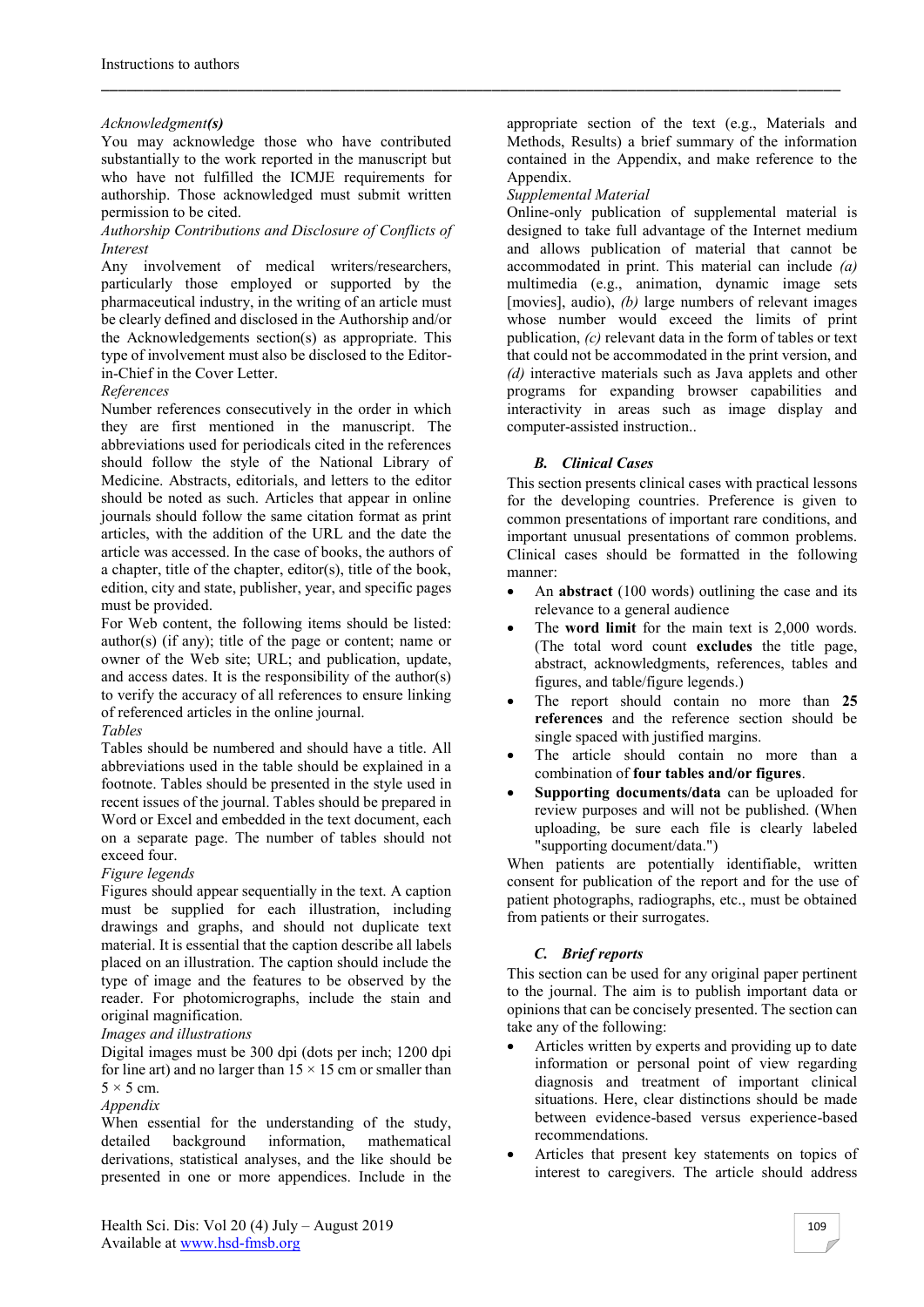important, missed, controversial or new information and can take the form of a sentence supported by a few sentences with references. Tables and images are permitted.

 Clinical images that are original, relevant to the African context and particularly informative. The high resolution images should be labeled and accompanied with a caption, and when necessary the patient's written consent for publication. The author should also provide a short commentary emphasizing the lessons to be learned and some references.

This section may not exceed 1,200 words of text not counting the abstract, figure legends, and references; abstracts must not exceed 150 words and should be a single paragraph with no subheadings. Only 2 figures/tables and 15 references may be included.

## *D. Review Articles*

Review articles are solicited by the Editor-in-Chief. Authors wishing to submit an unsolicited Review Article are invited to contact the Editor-in-Chief prior to submission, in order to screen the proposed topic for relevance and priority, given other review articles that may already be in preparation. Review articles should focus on recent scientific or clinical advances in an area of broad interest to African population. They should be comprehensive and critical, going beyond a simple summary of the data. All Review Articles are rigorously peer reviewed before a final publication decision is made.

Review articles should not exceed 4,000 words in length, must include an abstract of 250 words or fewer, and may not have more than 100 references. The use of tables and color figures to summarize critical points is encouraged.

#### *E. Letters to the Editor*

HSD considers for publications the letters to the editor that relate to articles published in *HSD.* The letter should also contain significant new primary data and require the inclusion of a figure or tables. A letter may not exceed 1,200 words. Only 2 figures/tables and 5 references may be included.

#### *F. Medicine and society*

This section gives readers room for expression through anecdotes, poetry, and more generally contributions that put together African culture and health in the widest context possible. Potential topics can cover a range of social aspects of medicine and health care, including environmental concerns, medical sociology, anthropology, history, and ethics, among other areas. Original, opinion based essays are welcomed. The text is limited to 2000 words

#### *G. Book Reviews*

Reviews of selected books in health sciences, including books that describe state-of-the-art diagnostic and therapeutic methods or important advances, and textbooks with a significant educational content relevant to Africa, will be reviewed in this section.

## *H. Thesis abstracts*

\_\_\_\_\_\_\_\_\_\_\_\_\_\_\_\_\_\_\_\_\_\_\_\_\_\_\_\_\_\_\_\_\_\_\_\_\_\_\_\_\_\_\_\_\_\_\_\_\_\_\_\_\_\_\_\_\_\_\_\_\_\_\_\_\_\_\_\_\_\_\_\_\_\_\_\_\_\_\_\_\_\_\_\_\_\_\_

Thesis abstracts can be submitted for online publication only. After review by the editorial team, the final acceptance is based on confirmation of the data by the thesis director. Please connect to

[http://www.hsd-fmsb.org/index.php/hsd/thesis.](http://www.hsd-fmsb.org/index.php/hsd/thesis)

#### *I. Obituaries*

HSD publishes obituaries for doctors within the first year of their death. The material should be brief, but exhaustive, including one picture, biographical details: the last position held, date of birth, place and year of qualification, postgraduate qualifications if applicable, and date and cause of death.

#### *J. Check list*

Use of checklists allows authors to describe their work more effectively, aiding the detailed scientific review of their work and its implications for patient care or future biomedical research. This critical evaluation also aids authors in the discussion of the limitations and biases inherent in their study

- 1. For studies dealing with diagnostic accuracy, use the Standards for Reporting of Diagnostic Accuracy (**[STARD](http://www.stard-statement.org/)**) [http://www.equator](http://www.equator-network.org/reporting-guidelines/stard/)[network.org/reporting-guidelines/stard/](http://www.equator-network.org/reporting-guidelines/stard/)
- 2. For randomized controlled trials, use the **[CONSORT](http://www.consort-statement.org/)** (Consolidated Standards of Reporting Trials) statement (**[BMJ 2010; 340](http://dx.doi.org/10.1136/bmj.c332)**).
- 3. For systemic reviews and meta-analyses of diagnostic test accuracy studies, follow the PRISMA-DTA (Preferred Reporting Items for Systematic Reviews-Diagnostic Test Accuracy) guidelines) [http://www.prisma](http://www.prisma-statement.org/Extensions/DTA)[statement.org/Extensions/DTA.](http://www.prisma-statement.org/Extensions/DTA)
- 4. For observational studies, such as cohort, casecontrol, or cross-sectional studies, use the Strengthening the Reporting of Observational Studies in Epidemiology (**[STROBE](http://www.strobe-statement.org/)**) guidelines. [https://www.strobe-](https://www.strobe-statement.org/index.php?id=strobe-home)

[statement.org/index.php?id=strobe-home](https://www.strobe-statement.org/index.php?id=strobe-home)

#### **FORMATTING THE PUBLICATION**

#### *A. Overview*

Authors are advised to review several recently published articles in *HSD* to familiarize themselves with *HSD*  format and requirements. Complete instructions for preparing a manuscript for electronic submission to can be found online at **[http://hsd-fmsb.org](http://hsd-fmsb.org/)**

#### **B. Formatting Text**

Manuscripts should be submitted as Microsoft Word format (.docx version 2007 or later). Manuscripts must be single spaced, left justified only, and in a basic font (e.g. Times New Roman, or Calibri) no smaller than 12 points. To ensure anonymity in the peer review process, authors' names should appear on only the full title page; names of authors, their initials, and their institution(s)